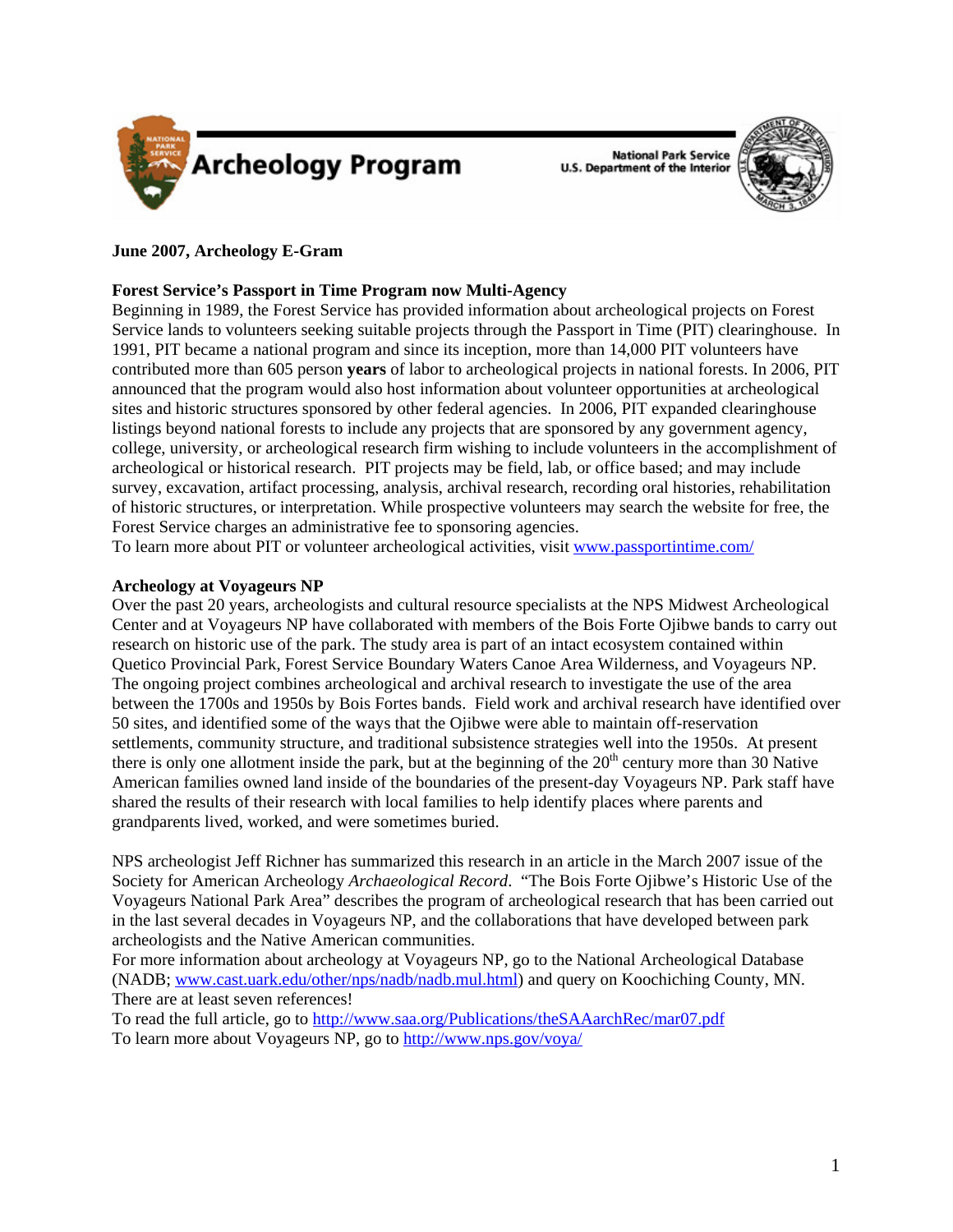## **First Finds from Excavation of President's House in Philadelphia**

Archeologists working at the site of the President's House at 6th & Market Streets in Independence NHP have located remains of the actual house. These findings are shedding new light on Presidents George Washington and John Adams residence from 1790 to 1800. "We're very excited," said NPS Archeologist Jed Levin. "It was a long shot that any portion of the house would survive. And now we're learning things we might otherwise never have known!"

Excavations in the kitchen where Hercules – one of at least nine enslaved Africans who toiled in the Washington household – presided as George Washington's chef, have unearthed a large portion of the southeast corner wall and foundation along the south wall of the main house. As Levin explains, "Based on documentation, we thought the President's House kitchen was only one story, so we didn't expect it to have deep foundations. But now we know it also had a basement." A coin dated to 1833 from an upper level confirmed that the Presidents house was torn down in 1832 and another structure built on the lot.

This particular excavation is part of the preparation for commemoration of the President's House site. The team, headed by Kelly/Maiello Architects and Planners, will design and build a new permanent outdoor installation commemorating the President's House and all its occupants – including the nation's first two presidents, their families, and the enslaved Africans who lived and worked in the Washington household.

For more information about Independence NHP visit<http://www.nps.gov/inde/>

#### **NPS Southeast Archeological Center Receives Award**

The NPS Southeast Region Division of Education and Interpretation has awarded the Southeast Archeological Center (SEAC) the Keeper of the Light Award the highest award it bestows. The award recognizes the critical role that education, interpretation, and outreach play in cultivating an understanding and appreciation for America's rich cultural heritage.

For nearly two decades, through its Public Interpretation Initiative and other activities, SEAC has contributed to public education, interpretation, and outreach. The award recognizes significant public outreach activities. SEAC's public education activities aid the NPS in accomplishing the NPS education/preservation mission set by the U.S. Department of the Interior's National Strategy for Federal Archeology.

For more information about the Southeast Archeological Center, visit <http://www.nps.gov/history/seac/>

#### **Pecos NHP to host Pecos Conference**

The 2007 Pecos Conference will be held on August 9-12 at Pecos NHP. This year's conference theme is **Galisteo Basin Archeology.** In addition to the customary conference presentations and activities, the 2007 conference will highlight current research and preservation efforts in the Galisteo Basin and northern Rio Grande. Two mini-symposia, a Friday evening lecture, and Sunday tours to several Galisteo Basin archeological sites are planned.

First inspired and organized by A.V. Kidder in 1927, the Pecos Conference has no formal organization or permanent leadership. Open to all professional and avocational archeologists and the general public, the Pecos Conference is an important opportunity for students of Southwestern prehistory to meet.

The 2007 conference is sponsored by the NPS; Museum of Indian Arts and Culture/Laboratory of Anthropology; US Forest Service; New Mexico State Historic Preservation Division; and the School for Advanced Research.

For more information about the Pecos Conference and to register, go to [www.swanet.org/2007\\_pecos\\_conference/](http://www.swanet.org/2007_pecos_conference/)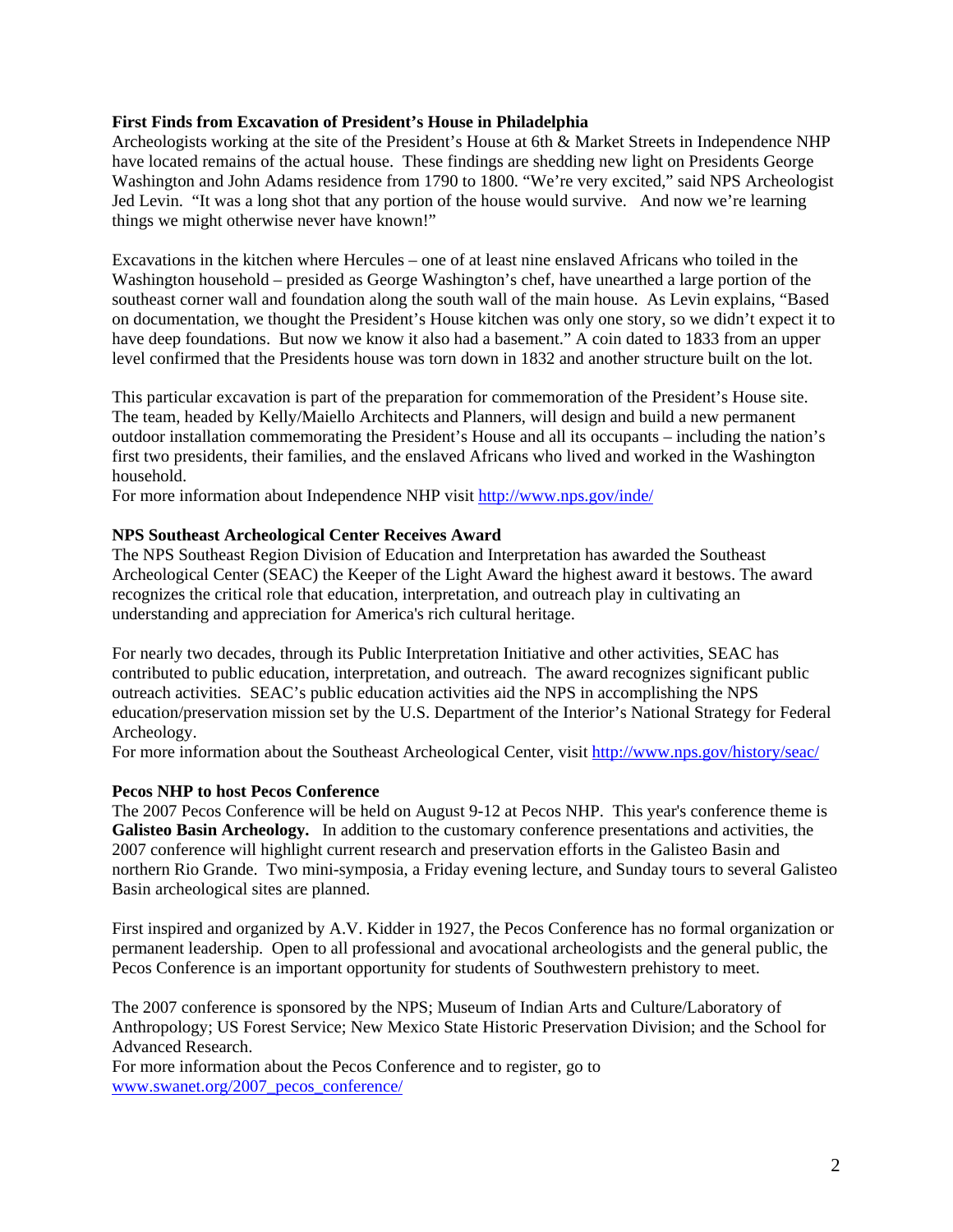#### **Archeological Resources on NPS History Program website**

The NPS History Program, which posts information about unpublished and out of print reports and books about national park resources on the NPS History Program website, has surpassed the 2,000 document mark. First developed for internal use to facilitate access to hard to get resources, the studies available on the website reflect the wide diversity of research carried out in the National Park system. Now in the 10th year of the project, the website boasts over 2,000 electronic copies of reports and books, and over 1500 articles on anthropology, history, architecture, biology, geology, and other topics. In addition, selected out of print park handbooks, and interpretive guides are available.

Project manager NPS Historian Harry Butowsky notes that "these publications were written by some of the best people the NPS ever employed." Butowsky, whose recent activities include collecting oral histories from Pearl Harbor survivors and historians, has received the prestigious George Wright Society Communication award, partly for the History website. Butowsky continues work to identify documents for the website, and happily accepts suggestions of titles of out of print or unpublished documents pertaining to the NPS. All of the publications can be located through internet search engines and printed.

Of particular interest to archeologists is the Archeological Research/Publications in Archeology/Anthropology Papers Series,

[http://www.nps.gov/history/history/online\\_books/archeology/index.htm](http://www.nps.gov/history/history/online_books/archeology/index.htm). These publications were the culmination of a series of archeological and anthropological research studies conducted by the NPS starting in the late 1940s and early 1950s. Originally published as the Archeological Research Series, the series was retitled Publications in Archeology, following the establishment of the Office of Professional Publications. The Anthropological Papers Series was discontinued after only two titles were published. Three publications from these series are now available electronically, which can be reached through the "Classic Publications" button on the homepage. Others will be posted as they become available.

Underwater archeologists will be interested in the series of Submerged Cultural Resource Studies [http://www.nps.gov/history/history/hisnps/submerged.htm.](http://www.nps.gov/history/history/hisnps/submerged.htm) Currently, 15 reports are posted and others will be posted as they become available. The majority of the studies report on the results of work completed by the NPS Submerged Resources Center in units of the national park system.

The website also hosts electronic copies of publications from the NPS "Fauna Series," which will be useful to zooarcheologists [\(http://www.nps.gov/history/history/online\\_books/fauna.htm\)](http://www.nps.gov/history/history/online_books/fauna.htm). The studies are an outcome of the wildlife survey program initiated by George Wright in 1929. The website has eight out of print publications from this series, including the first, by George Wright, "Fauna of the National Parks of the United States," and two by noted biologist Adolph Murie. To visit the website, go to<http://www.nps.gov/history/history/>

## **Speakers at Archeology Field School, Vancouver National Historic Reserve**

Experts in the fields of history and archeology will speak during the seventh annual archeology field school at the Vancouver National Historic Reserve, a program of the Northwest Cultural Resources Institute. These fascinating talks are open to the public. The lectures will address topics ranging from the archeology of Jamestown to the Rogue River Indian wars at Fort Lane in southern Oregon. The field school is a joint undertaking of the Northwest Cultural Resources Institute; Fort Vancouver National Historic Site (NPS); Portland State University; Washington State University, Vancouver; and the Vancouver National Historic Trust Reserve.

All of the talks will be held in the Auditorium of the Pearson Air Museum.

For more information about the Fort Vancouver NHS go to<http://www.nps.gov/fova/>

### **Projects in Parks: Battlefield Archeology at King's Mountain NMP**